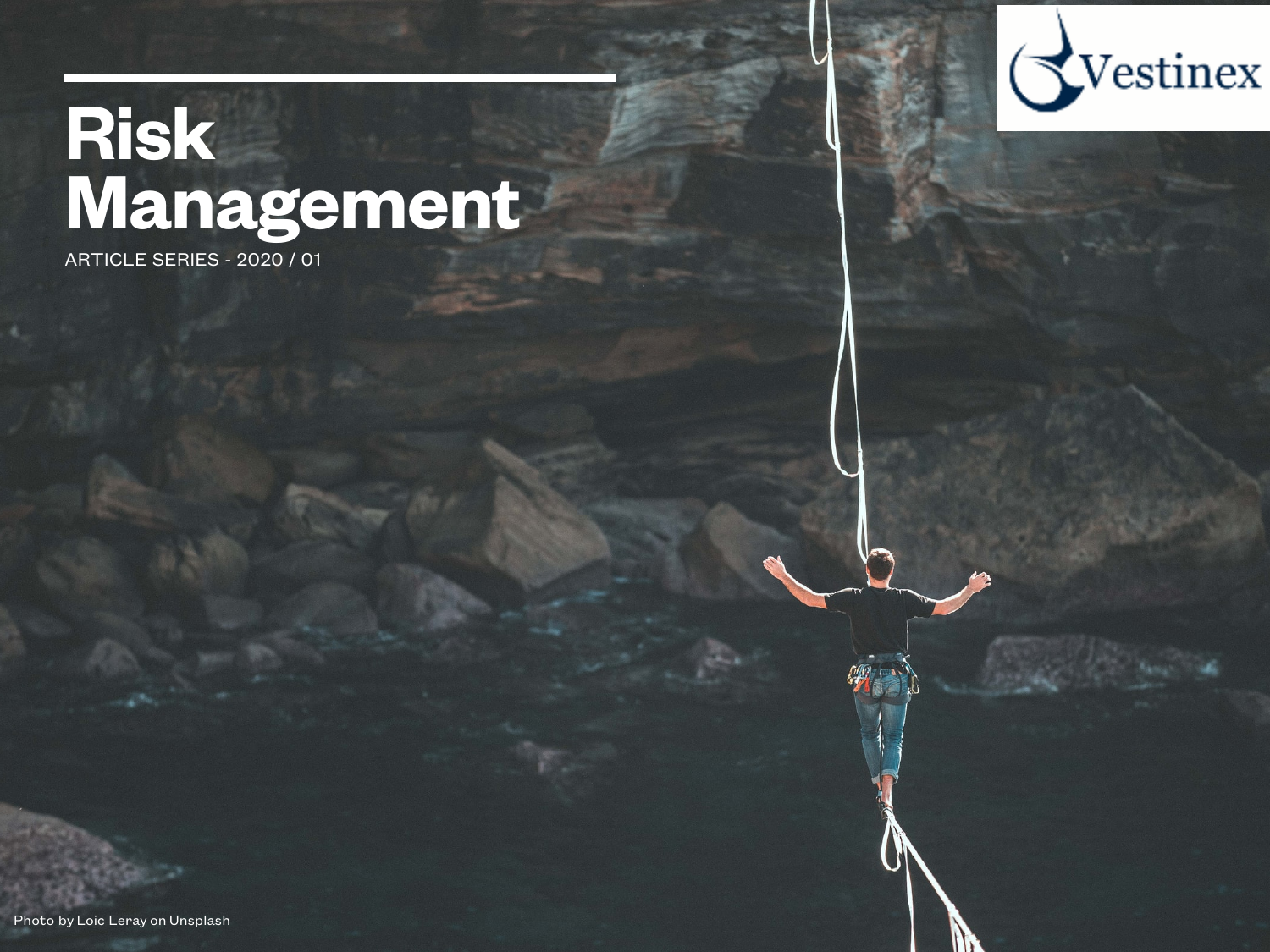## **Risk Management**

### Critical component of business resilience

Today's complex and constantly changing organisational environment creates significant business risk that poses genuine and real challenges for management. Risk propagates in a variety of forms including but not limited to strategic risk, operational risk, financial risk and Information Technology risk all of which can impact your organisation if not well understood, analysed and mitigated through appropriate measures and controls.

#### **What is Risk Management?**

*So what exactly is risk and what does it truly mean to risk manage?* 

In our experience, this question posed to any level of management within an organisation results in responses that are varying and wide ranging. There is of course no single accurate answer to this question. What is a risk to one person may be considered an opportunity to another. Therefore, the only true measure of risk is the person or organisation themselves, formed by what they perceive, based on their knowledge of the organisation, experience in that particular industry and the environment in which the organisation operates.

At a base level risk is "*any situation which has the potential to adversely impact the normal operations of the organisation*". Many organisations make risk management far more complex than is required. This is largely the result of not having a thorough

understanding of risk nor truly understanding the application and purpose of risk management processes.

Risk Management therefore is the discipline through which to identify, assess/understand, analyse, mitigate, control and report on potential threats and impacts to the organisation. This is required by the organisation in order to determine the selection of appropriate treatment strategies designed to avoid, eliminate, transfer or accept the risk in the context of the organisations operations.

#### **Contextualisation of Risk to the Organisation**

To properly manage risk, practitioners and organisations must first critically understand their operational environment. Practitioners must have the ability to assess, analyse, determine root cause, prioritise and implement effective strategies to mitigate identified risks. Failure to understand both the operational environment and the risks faced by the organisation leads to an inability to control the risk and the potential to adversely affect the organisation and its operations.

Contextualisation of risk to the organisational environment is critically important to confirming an accurate assessment of the risk.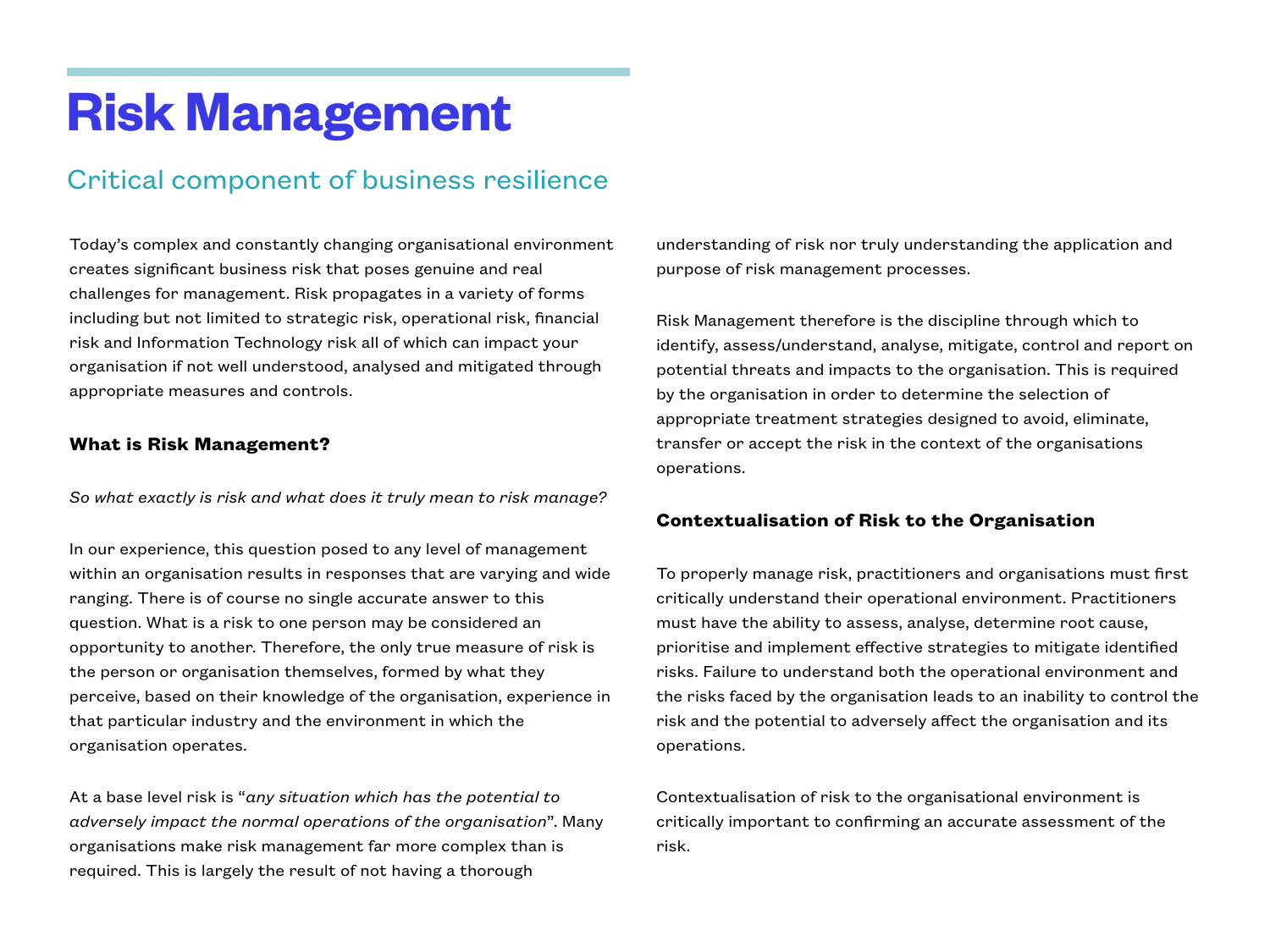Generic risks relevant to one organisation may not be applicable to another, and hence a one size fits all solution is not a realistic solution or approach. On the above basis it stands to reason that a thorough understanding of the organisation, its strategies, objectives, functions, people, processes and technology must be known and understood by risk practitioners as part of the risk management process in order to prepare an accurate assessment.

#### **Risk Methodology and Process**

Whilst there are varying methodologies for the completion of risk assessments the primary elements of any of those methodologies contain the following:

- **Identify** Identify the risks and threats to the organisation from internal and external sources. Identification should cover all areas of the organisation such as strategic, operational, data/information, people, process etc.
- **Assess / Evaluate / Analyse**  Assess the identified risks in the context of the organisation including the determination of the root cause, likelihood or the occurrence of the risk, consequence of the risk occurring and rating the risk in accordance with the organisational risk profile and risk appetite
- **Mitigate / Strategise** Determine relevant mitigation actions and strategies to avoid, transfer, mitigate or accept the identified risks
- **Implement / Monitor** Implement the selected mitigation/ treatment strategies and implement continuous monitoring to assess the ongoing effectiveness of the strategy
- **Report** Regular reporting on new and emerging risks and the current status of previously identified risks to senior management and the board

#### **Root Cause Analysis**

A significant issue with the completion of many risk assessments is the failure by practitioners to analyse the "root cause" of the risk or more literally speaking, understanding and treating the core elements that generate the risk. If the root cause is not mitigated many risks can be generated from a single common cause. Treating the risk symptoms without identifying and treating the root cause does not rectify or mitigate the risk. Conversely, treating the root cause has the potential to mitigate multiple risks directly or indirectly.

#### **Assessment of Likelihood, Consequence and Rating**

Many organisations attempt to blindly adopt recognised industry standards, create and use standard criteria for the specifications of likelihood and consequence leading to the assessment of risk rating. Use of generic specifications such as that depicted within the AS/NZS ISO31000:2018 Risk Management standard whilst an excellent base guideline do not take into consideration the context of the organisation, and require contextualisation to the organisation for effective use.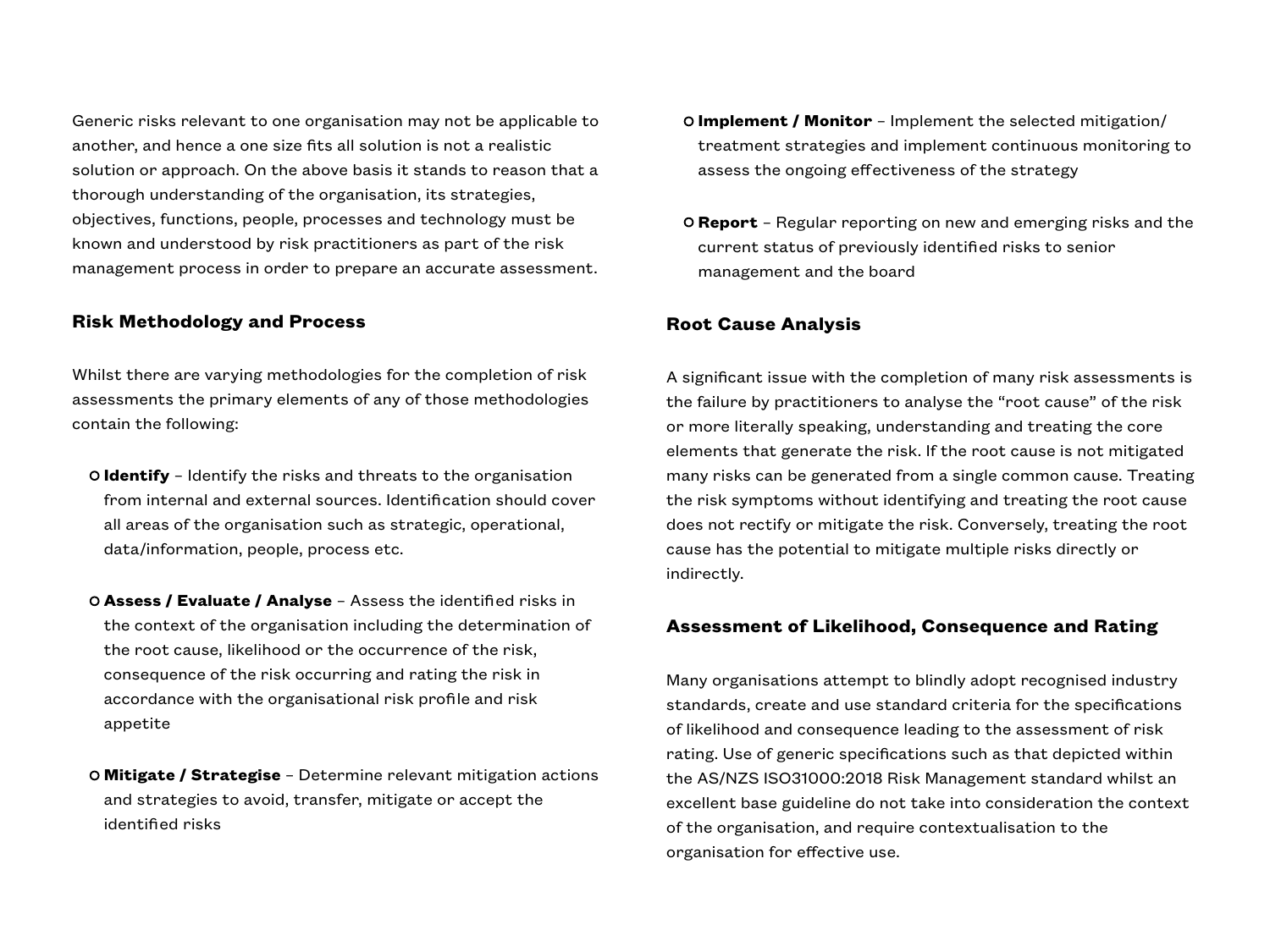Risk practitioners should understand the operational environment and develop criteria for each level of Likelihood (Very Unlikely -> Almost Certain) and Consequence (Negligible-> Catastrophic). This is a critical requirement as the criteria upon which these levels are based is individual to the organisation especially in the area of Consequence. Similarly, consequence should be measured by organisations across a number of categories such as Financial, Reputation, Regulatory, People etc. and specific criteria across each category defined.

This process will allow risk practitioners and general staff alike to accurately determine a true risk rating based on sound and defensible assessment criteria. Over time these criteria can and will change, and organisations, especially those in fast to market environments, must review and update the criteria and hence risk ratings regularly.

Contextualisation of the risk matrix is similarly important, as it is based upon the criteria established for likelihood and consequence. In some instances contextualisation of the matrix itself can better support the risk processes. Hence, organisations should carefully consider the suitability of generic matrices before their blind application.

#### **Design and Implementation of Mitigation Strategies**

Once the organisational risks have been identified, assessed, analysed and rated (or prioritised) stakeholders need to identify and implement viable, cost effective strategies that mitigate and control the risk to the business.

Careful consideration must be given to the types of strategies implemented to reduce the risk to an acceptable level. The greater the level of risk to be reduced, potentially the more costly for an organisation the strategy will be to implement. It is often the case that a relatively easy to implement strategy such as a policy can be effective in the mitigation of risk at a low cost.

Prior to the development of any risk strategy practitioners should determine the type of strategy or control that is to be implemented. There are four key treatment types which are Avoidance, Transfer, Mitigate or Acceptance.

The selection of the treatment options will dictate the type of strategy or control that is implemented by the organisation to reduce the level of risk to an acceptable level. Avoidance strategies include strategies that control the risk by removing the source of the risk (i.e. not completing a particular business transaction). Transfer strategies include items such as Insurance to transfer the entire or at least some portion of the risk to another party (i.e the insurer). Mitigation strategies are those that implement a control environment designed to reduce the level of risk to an acceptable level whilst achieving the business objectives. Finally, Acceptance of the risk level by the organisation is a valid treatment option if no other strategy or control is available (i.e external risk factors outside of the control of the organisation).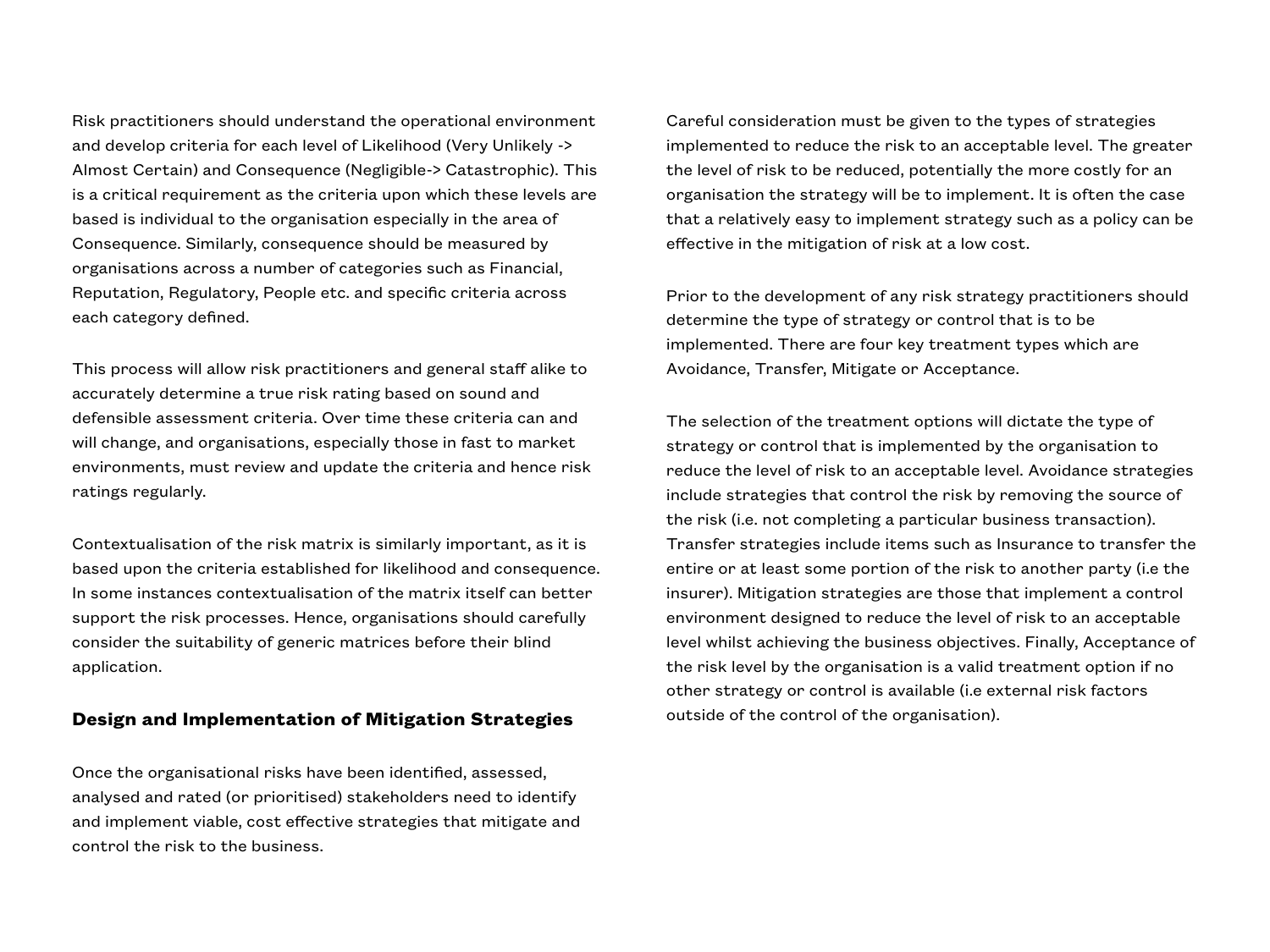Regardless of the treatment strategy selected all must be carefully examined and considered by the organisation. The primary strategies should be those that allow for the achievement of the business objectives whilst minimising risk to the organisation and may be a single control strategy or more likely a suite of controls working together for the common goal.

#### **Oversight, Governance and Control**

Risk is an ever changing and fluid manifestation of modern organisations. As such, risks to the organisation its functions and its operations are constantly changing due to being affected by internal and external factors. Practitioners need to ensure that risks are not only assessed but are regularly reviewed as part of the organisations Governance and Control framework. It is essential to the ongoing management of risk that an oversight function by the Senior Management of the organisation and the Board (where relevant) is implemented and that risk is placed high on the corporate business agenda. Failure to do so can lead to regulatory , compliance, reputation and financial implications from which the business may not recover.

The adage "*it takes 20 years to build a reputation and 2 minutes to destroy it*" has never been a truer statement when it comes to risk management.

#### **Professional Biography**



Jason is the Director and Principal Consultant for Vestinex Pty Ltd and has over 26 years in the areas of Fraud Investigation and Prevention, Risk Management, Information Technology Audit and Security and Business Continuity / Emergency Management planning. Jason has formerly held investigation and advisory roles within Government and professional service firms. Jason holds a Diploma of Policing, Certificate IV in Government Fraud Control and Investigation, Certificate IV in Training and Assessment and a Bachelor of Science in Computing Science (1st Class Hons). Jason is also a licenced private investigator in NSW.

E: [jason.Plumridge@vestinex.com.au](mailto:jason.Plumridge@vestinex.com.au)

M: 0417 703 638